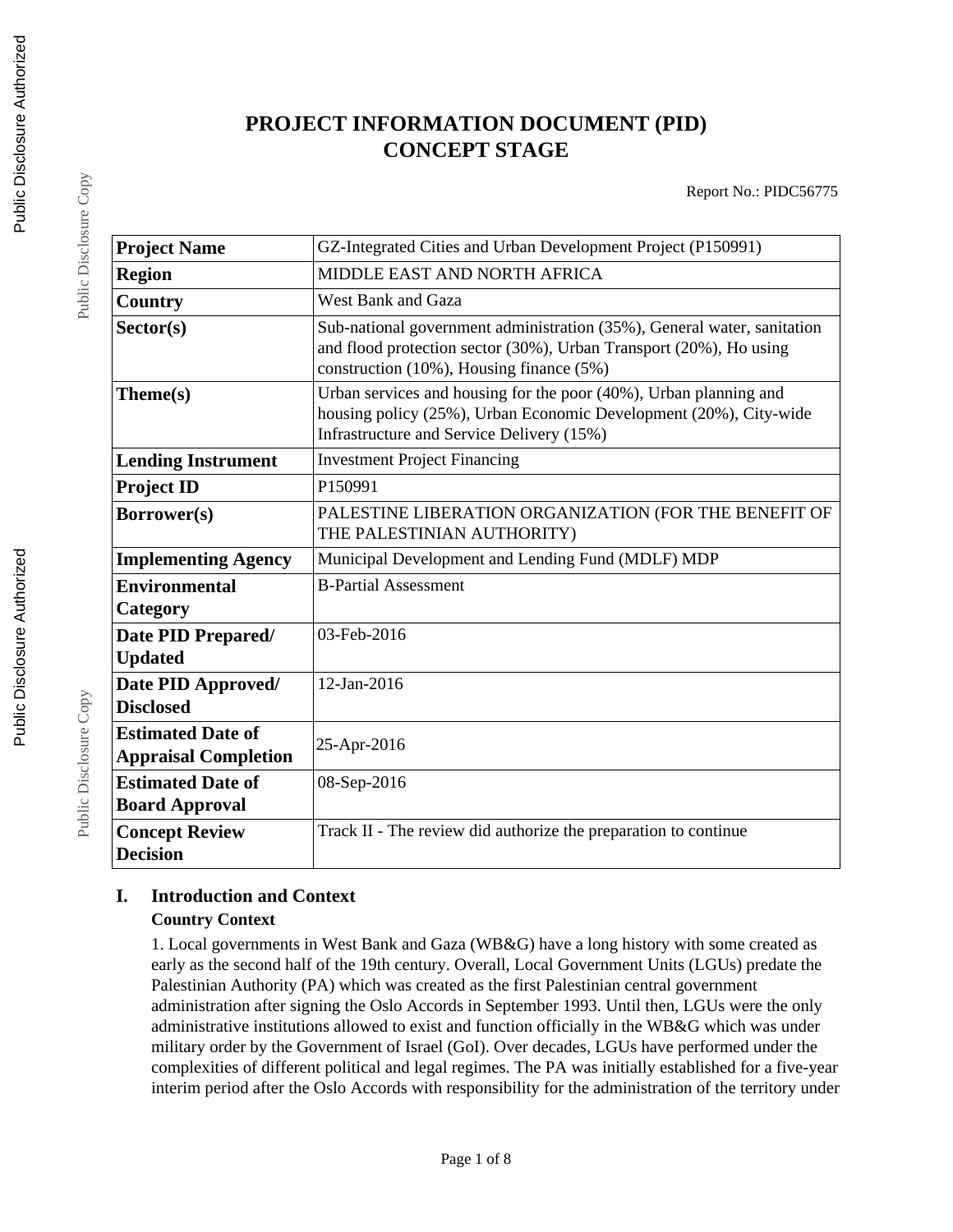Public Disclosure Copy Public Disclosure Copy its control. However, the Oslo accords were never fully implemented and came to a full halt with the beginning of the second Intifada in 2000. The consequence today is a multilayered system of physical, institutional and administrative restrictions which has fragmented the Palestinian territories into small enclaves. The fragmentation goes beyond a WB&G divide, with the West Bank further divided into Areas A, B and C, each with its concomitant administrative and security arrangements. With increasing political and geographical fragmentation over the last two decades, LGUs have gained paramount importance providing services to the local population, particularly in areas where the relatively young central government was politically, geographically, and fiscally constrained.

2. The Palestinian economy fell into recession in 2014 for the first time since 2006 despite seeing strong economic growth in the West Bank. The war in Gaza had a devastating impact resulting in overall negative growth with the economy contracting three percent on a per capita basis. Remarkably, the recurrent fiscal deficit before grants of the PA was reduced in 2014 due to an increase in clearance revenues (VAT and import duties) from increased imports. However an increase in expenditures presents an on-going concern. The continued economic decline has had a severe impact on the livelihoods of Palestinians, particularly in Gaza. Overall unemployment increased to 27 percent. It amounted to 44 percent in Gaza where it increased by 11 percentage points in the fourth quarter of 2014 and 17 percent in the West Bank where it dropped by 1 percentage point during the same period. Particularly alarming is youth unemployment in Gaza which soared to more than 60 percent by the end of  $2014 -$  the highest in the region. Preliminary Bank estimates suggest that poverty in the Palestinian territories has reached 25 percent.

#### **Sectoral and Institutional Context**

3. Palestinian municipalities are facing rapid urbanization fueled by high demographic growth rates and spatially concentrated development. Already today, 74 percent of WB&G is considered urban. Increasing land scarcity and spatial fragmentation within the territories have created pressure on local authorities, particularly in the traditional urban centers of Hebron, Nablus, Bethlehem, Ramallah-Al Bireh, and Gaza City. These centers have merged with their surrounding peri-urban areas with indistinguishable socio-economic borders to form major urban agglomerates in the north, central, and southern West Bank and the Gaza Strip. Local authorities, legally mandated to provide key public services and infrastructure, struggle to keep up with swelling service needs of the rapidly increasing urban populations, let alone investing in the rehabilitation and upgrading of strained infrastructure networks. Chronic lack of resources and limited fiscal space combined with weak institutional capacity at the local and national levels curb urban centers from reaching their full economic potential. Outdated or incomplete laws and regulations govern the urban sector and cities struggle to formulate and adhere to well laid out integrated urban plans. As a result, the WB&G is experiencing uneven development and random urbanization.

4. Rapid urbanization and a population growth rate of 3.0% have also led to increased demand for affordable housing and jobs, particularly in larger population centers. The Palestinian Territories have one of the highest population densities of the region, compounding urban development. At present, the land and housing development is ad hoc with little state regulation resulting in new growth often occurring as low-density urban sprawl with irregular and informal built form. This creates added pressure on already scarce land, which is further exacerbated by other restrictions on land use. Recent World Bank analysis, supported under a Housing Sector Technical Assistance (TA), has highlighted the need for higher-density development, stronger spatial plans guiding land development, and integrated planning, reflecting physical, economic, and environmental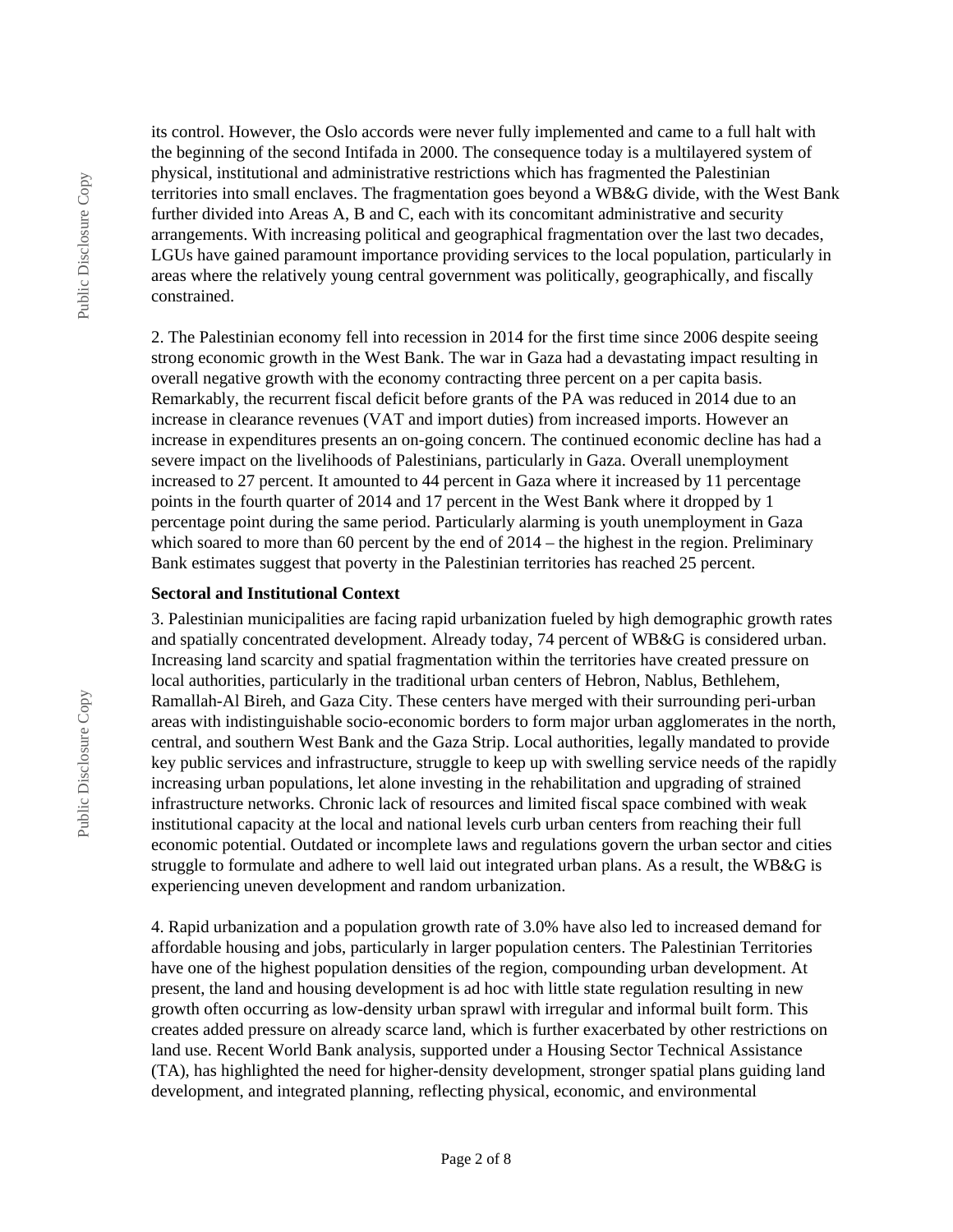#### considerations to livelihoods, infrastructure, and housing

5. The World Bank analysis further revealed that the number of people per housing unit has reached 6.0 and is increasing due to housing and construction shortages. Private developers estimate a housing deficit of around 15,000 units per annum, while the PA puts the estimates much higher at 29,400 units per year until 2019. Despite the strong demand, private investments to fill the housing gap remain limited. According to the Bank's analysis, the main reasons include land access restrictions in the West Bank, low levels of land registration, few available sites suitable for new housing development, and time consuming and overly complex permitting procedure that drive-up costs for private developers, as well as weak urban and spatial planning practices and lack of basic infrastructure.

6. While, eventually, private sector resources will be required to provide more housing and jobs, Palestinian central and local authorities will need to remove the key impediments that are under their full control. For example, urban development plans need to be formulated or updated to better guide public investments; land management and planning practices need to be improved to make better use of space and scarce resources; and regulations and permitting procedures that affect building patterns and slow down investment implementation require an overhaul. In sum, more effective public sector institutions and increasing private investments in urban areas will be necessary to make urban agglomerations more livable and sustainable. Yet, Palestinian local authorities have limited experience in collaborating with the private sector and lack the financial resources to mobilize funds for the necessary off-site infrastructure and basic service networks extension.

7. Institutional responsibilities to support integrated urban development at the central level are divided between the Ministry of Local Government (MoLG) and the Ministry of Public Works and Housing (MoPWH). The MoLG has the overall mandate for policy setting and oversight in the Local Government (LG) sector, including strategic development and investment planning, physical planning, and LG financing. The MoPWH is the responsible line ministry for building and permitting regulations and policy setting in the housing sector which has substantial economic development potential and is critical to support urban expansion and infill.

8. The World Bank, in partnership with a number of Development Partners, provides institutional, policy and investment support through an integrated and programmatic approach in the LG sector in WB&G comprising several related operations. The Municipal Development Program (MDP) provides performance-based investment grants and capacity building support to municipalities as an incentive to implement reforms and improve municipal management. The recently approved Local Governance and Services Improvement Program (LGSIP) will provide annual capital grants and institutional development support to selected villages, Joint Service Councils (JSCs) and central authorities with the objective to strengthen the LG financing system and improve local service delivery. The Second Land Administration Project (LAP-2) provides support to improve systematic land registration and institutional capacity of the Palestinian Land Authority, recognizing the need for effective land markets as an enabler for private investment and economic growth. Those interventions are complemented by World Bank Group operations targeting the private sector. The proposed Finance-for-Jobs Project has the objective to mobilize private investment financing in high potential sectors and generate job opportunities for the WB&G. IFC has provided a guarantee to help establishing a program for affordable home loans to lower and middle income segments of the Palestinian Population through the Affordable Mortgage and Loan Corporation (AMAL). IFC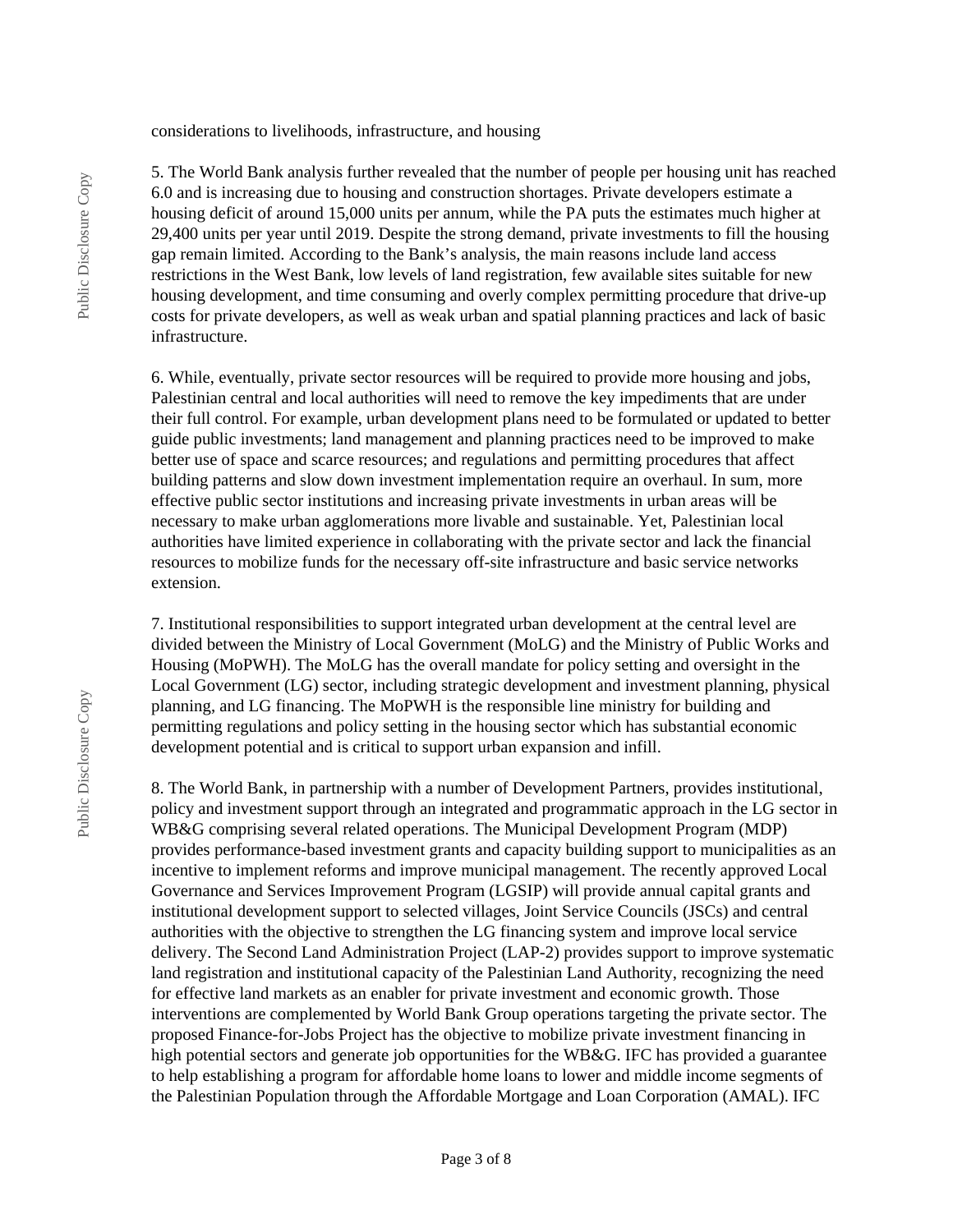also structured the first-ever Public-Private Partnership for the sanitary landfill managed by local authorities serving Hebron and Bethlehem area.

9. However, despite their importance for the Palestinian economy, no intervention to date addresses the specific constraints of urban agglomerations to extend basic services and facilitate economic development in collaboration with the private sector. Due to its scale, the urban agglomerations face unique set of urban development challenges that are not addressed through existing operations. The challenges range from rapid growth of service, jobs, and housing needs, to city service extension to peri-urban area in the agglomeration, urban traffic management, existing urban plans' retro-fitting to address disaster risks and population growth, and integration of sectoral and spatial planning into the budget cycle. The urban agglomerations are well positioned to start to address these challenges due to their relatively high institutional capacity. Nevertheless, the urban agglomerations need to create city management systems that are conducive for their collaboration with private sector to be able to fully address these challenges. The proposed project will provide tailored support to urban agglomerations to enhance the effectiveness of city management systems in the areas of urban planning, land use, and urban development procedures, so that cities in the agglomerations can effectively extend basic services, improve the regulatory environment and in general facilitate better economic development in collaboration with private sector.

#### **Relationship to CAS**

10. The proposed project is fully aligned with the new MENA Strategy approved in November 2015. Specifically, the project contributes to Pillar No. 1 "Renewing the Social Contract" by assisting the public sector to respond better to the needs of the local population and remove key impediments to generate more private sector investments, filling service delivery gaps and stimulating economic development in urban agglomerations. The project also contributes to Pillar 3 "Resilience to refugees/IDP shocks" by facilitating enhanced creation of jobs and affordable housing, and hence promoting the welfare of refugees accommodated in urban agglomerations, and Pillar 4 "Reconstruction and Recovery", through its facilitation of longer-term development in urban agglomerations. The project is also fully aligned with the strategic pillars defined in the Assistance Strategy for the West Bank and Gaza 2015-2016 (Report No: 89503 GZ). The proposed project would contribute to achieving Pillar No. 1 to "Strengthen the institutions of a future state to ensure service delivery to citizens" and Pillar No.2 "Support private sector led growth that increases employment opportunities". The project is also aligned with the building blocks of the PA's National Development Plan (NDP) 2014-2016, targeting outcome areas to "enable LGUs across the governorates to deliver better public services" and "build sustainable, equitable Palestinian infrastructure which contributes to promoting economic development".

#### **II. Proposed Development Objective(s)**

#### **Proposed Development Objective(s) (From PCN)**

The proposed PDO would be to strengthen institutional capacity to leverage public resources for growth in selected urban agglomerations.

#### **Key Results (From PCN)**

Key result areas include improved (i) land use efficiency; (ii) urban planning; and (iii) urban development procedures, in agglomeration. Based on these results areas, key performance indicators would include:

• LGUs with an inventory of vacant, under-utilized land, and/or unregistered land recorded as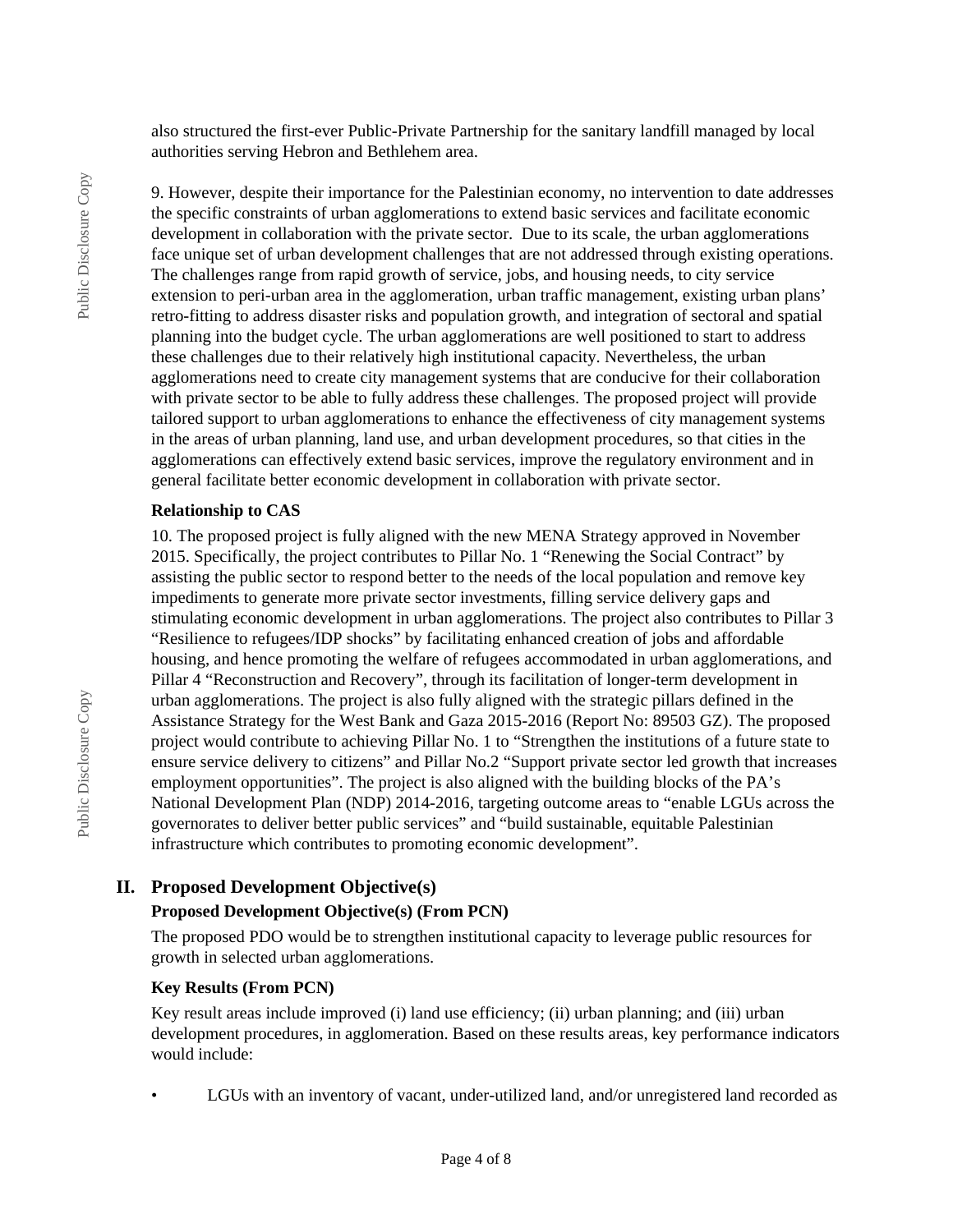a result of this project (number).

• LGUs with prioritized investment list based on urban growth and spatial economic growth considerations (number).

- LGUs with spatial economic development strategy.
- Urban Agglomerations with prioritized intra-agglomeration connectivity investment list

LGUs with reduced time required for building and construction approval and permit provision (number).

### **III. Preliminary Description**

#### **Concept Description**

13. Tentative areas to be supported under the proposed project would include policy and institutional strengthening support at the central and local levels for: (i) preparing for urban growth; (ii) preparing for spatial economic development; (iii) improving intra-urban agglomeration connectivity; and (iv) improving private and DP investment-oriented transactions. While not a primary objective, support to those areas would be expected to attract funding for infrastructure investments from other sources that can serve as a catalyst for economic development initiatives led by the private sector, including but not limited to affordable housing. Limited funding from the World Bank might be made available for infrastructure, although a larger share would be expected from other DPs or private investment funds. Hence, the project would be designed to focus on the following main components:

14. Component I: Technical Assistance (TA) and capacity building support to agglomerations. This component provides technical assistance to relevant Local Government Units (LGUs) that formulate greater Ramallah, Bethlehem, Hebron, Nablus, and Gaza City urban agglomerations. The technical assistance aims at strengthening their capacity to proactively use public resources as leverage for urban growth by focusing on 4 key priorities for achieving sustainable urban development: (i) preparing for urban growth; (ii) preparing for spatial economic development; (iii) improving intra-urban agglomeration connectivity; and (iv) improving private and DP investmentoriented transaction.

a. Sub-component 1.1: Preparing for urban growth. This subcomponent will support urban agglomerations to strengthen analytical underpinning of current land use management and urban planning practice to better prepare for urban growth. First, each LGU will be supported to establish spatial population baselines and forecast future population growth and its spatial needs. Next, advanced tools of spatial analysis will be provided to establish comprehensive land inventory in which vacant and/or under-utilized land as well as unregistered land are identified. Based on the established urban growth baseline, forecast, and available public resources, LGUs will be further supported to identify the cost of needed infrastructure and service delivery investment and maintenance. They will be supported to coordinate with other member LGUs of respective agglomeration to optimize opportunities existent at agglomeration level and prioritize respective public investment, its maintenance, and service delivery to meet their needs. Throughout this exercise, traditional planning tools would be complemented with more recent concepts of resilience and disaster risk planning, densification, energy efficiency, optimized urban land use and traffic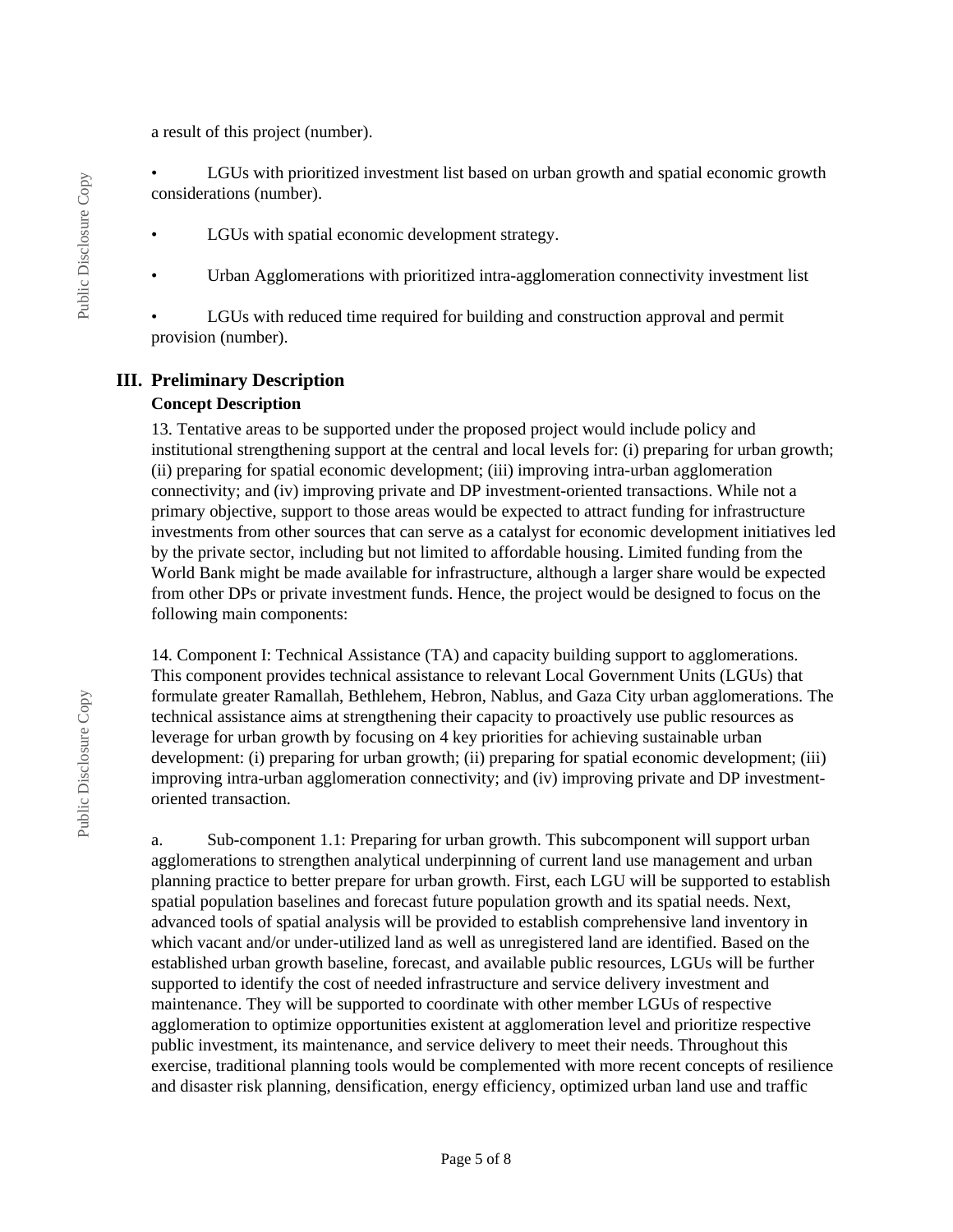management.

b. Sub-component 1.2: Preparing for Spatial Economic Development. This subcomponent complements the Palestinian Authority's emerging Local Economic Development approach by focusing on supporting LGUs in urban agglomerations to better prioritize their local economic development initiatives based on spatial economic development needs. First, LGUs will be supported to grasp the current composition of local and regional economy, the spatial concentration of existing economic activities, and their productivity. Employment and income sources of citizens and their location will also be identified through technical assistance. Combining the findings from these two exercises, LGUs will be assisted to understand local and regional economic growth trends, forecast the trajectory, and prioritize needed pubic investment and service delivery.

c. Sub-component 1.3: Improving Intra-Agglomeration Connectivity. This subcomponent will provide technical assistance to the LGUs to collaborate in assessing current mobility patterns and truck infrastructure (e.g. water, waste water, electricity, roads) connectivity within agglomerations. The LGUs will then be supported to forecast future mobility trends based on spatial economic plans from sub-component 1.1 and 1.2. Based on the forecast, LGUs will be assisted to collaborate to align and rationalize traffic management plans as well as trunk infrastructure maintenance and investment plans across the agglomeration. As a result, LGUs will prioritize needed infrastructure for intra-agglomeration connectivity.

d. Sub-component 1.4: Improving the Transaction for Private Sector and Development Partner-oriented Investment. As a result of support under sub-component 1.1 to 1.3, LGURes will have prioritized spatial intervention areas through the lens of urban agglomerations. This subcomponent will support LGUs to conduct regulatory reform to reduce the cost of transactions for private sectors. Such reform areas may include re-zoning, design of land value capture instruments, shortening construction and business permitting procedures, and revision of building codes. In addition, this sub-component will provide support for LGUs to package prioritized investments from subcomponents 1.1-3 for private sector and/or Development Partners' investment. The support area may include development of more advanced methodologies for economic and financial analysis from basic analysis to life-cycle costing, feasibility study, and business plans for the prioritized investment, subject to the capacity and readiness of targeted LGUs.

15. Component II: TA and capacity building to support central ministries. This component supports relevant ministries to provide an enabling environment and incorporate lessons learned from Component I to the Palestinian Authorities' policies.

a. Sub-component 2.1: Technical Assistance to Ministry of Local Government (MoLG), Planning and Local Economic Development Units. Strengthening the institutional and technical capacity of MoLG is critical to create the enabling environment for urban agglomerations to unleash their spatial economic potential. This sub-component will provide technical support to the MoLG's planning department staffs to submit revised zoning regulations for inter-ministerial decisions to increase flexibility in optimizing urban land use. The MoLG planning as well as local economic development department staffs will be provided technical assistance to reflect lessons from Component 1. The planning department staff will be supported to update relevant urban planning manuals such as for the Strategic Development and Investment Plan, Master Plans, and Street Addressing Manual, so that urban planning practice becomes more suitable for promoting sustainable socio-economic growth in urban agglomerations. The local economic development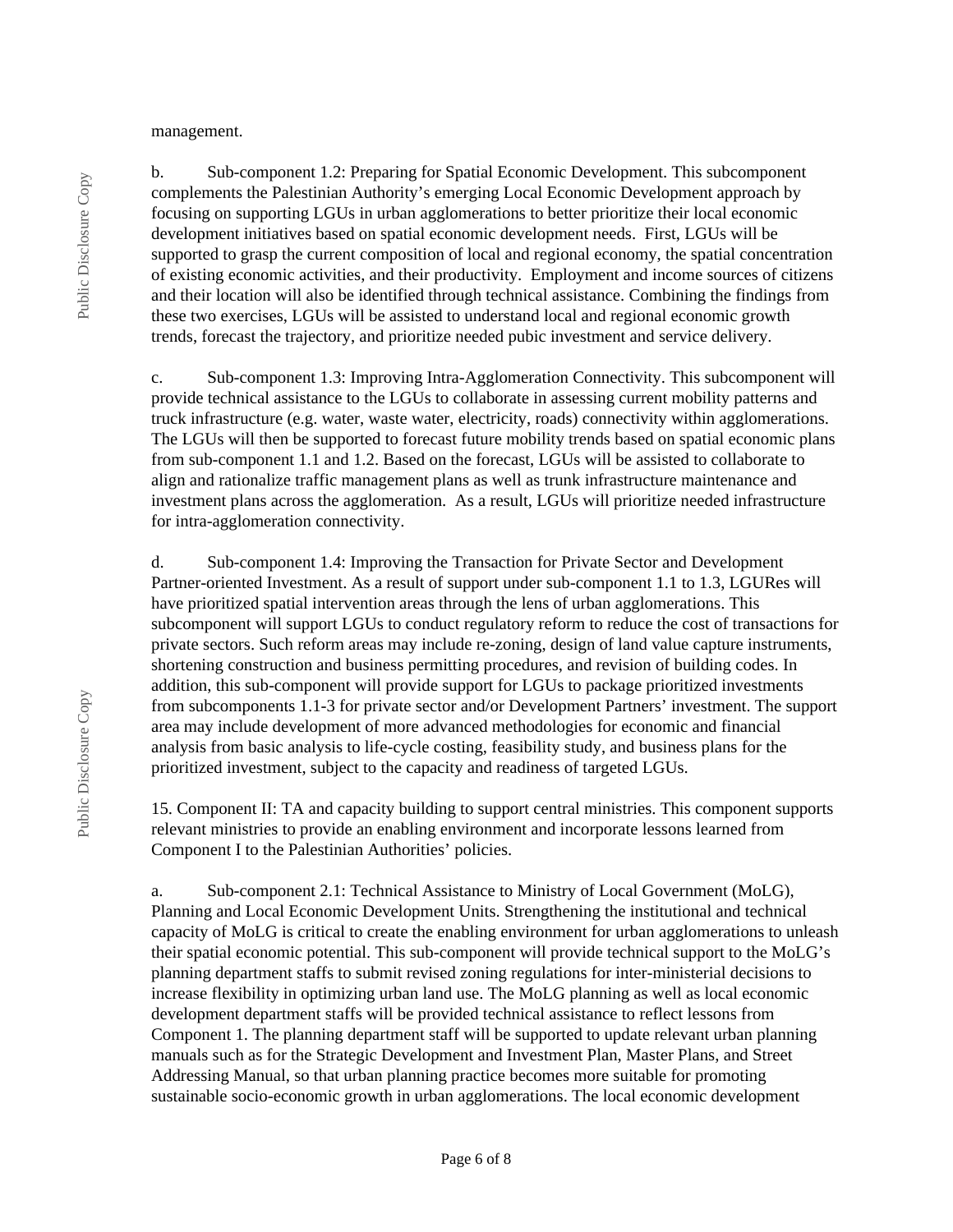department staff will be supported to develop the skills required to collect existing and primary data from various economic development initiatives and analyze it to further update the Local Economic Development Strategy.

b. Sub-component 2.2: Technical Assistance to Ministry of Public Works and Housing. The cost of private sector investments in urban agglomerations is partially determined by the building codes and construction permitting process at the central level. To decrease the cost of private sector investments, the Ministry of Public Works and Housing (MoPWH) departments' staff will be supported to increase the relevance and effectiveness of building codes (e.g., mandatory stone finishing, large plot size and low floor-area ratios, and other cost drivers) based on the past housing technical assistances as well as other donors' support. The staffs will be provided with technical assistance to submit a revised building and construction permitting procedure to the inter-ministerial consideration to reduce private sectors' transaction costs with public sector in their investment.

16. Component III: Selected public infrastructure investments. This component would finance, with seed funding provided from the World Bank, selected public infrastructure investments identified and prioritized by activities supported under Component I. However, it would be expected that funding from other DPs would become available and be channeled through this component once a pipeline of viable investments has been identified. Hence, despite a small initial funding allocation from the Bank, this component would serve as a window to accommodate co- and/ or parallel financing to support larger scale capital investments identified through a rigorous selection process demonstrating sustainable economic and financial returns and the potential to leverage additional private sector resources.

17. Component IV: Project Implementation Support and Management Cost. This component would finance goods and consultancy services for project management, monitoring and evaluation, public outreach and communication occurred by the implementing agency.

| <b>Safeguard Policies Triggered by the Project</b> | Yes | N <sub>0</sub> | <b>TRD</b> |
|----------------------------------------------------|-----|----------------|------------|
| Environmental Assessment OP/BP 4.01                | x   |                |            |
| Natural Habitats OP/BP 4.04                        |     |                | x          |
| Forests OP/BP 4.36                                 |     | ×              |            |
| Pest Management OP 4.09                            |     | ×              |            |
| Physical Cultural Resources OP/BP 4.11             |     |                | x          |
| Indigenous Peoples OP/BP 4.10                      |     | ×              |            |
| Involuntary Resettlement OP/BP 4.12                |     |                | x          |
| Safety of Dams OP/BP 4.37                          |     | ×              |            |
| Projects on International Waterways OP/BP 7.50     |     | ×              |            |
| Projects in Disputed Areas OP/BP 7.60              |     | x              |            |

## **IV. Safeguard Policies that might apply**

#### **V. Financing (in USD Million)**

| Total Project Cost:   | 5.00 | Total Bank Financing: | $0.00\,$ |
|-----------------------|------|-----------------------|----------|
| <b>Financing Gap:</b> | 0.00 |                       |          |